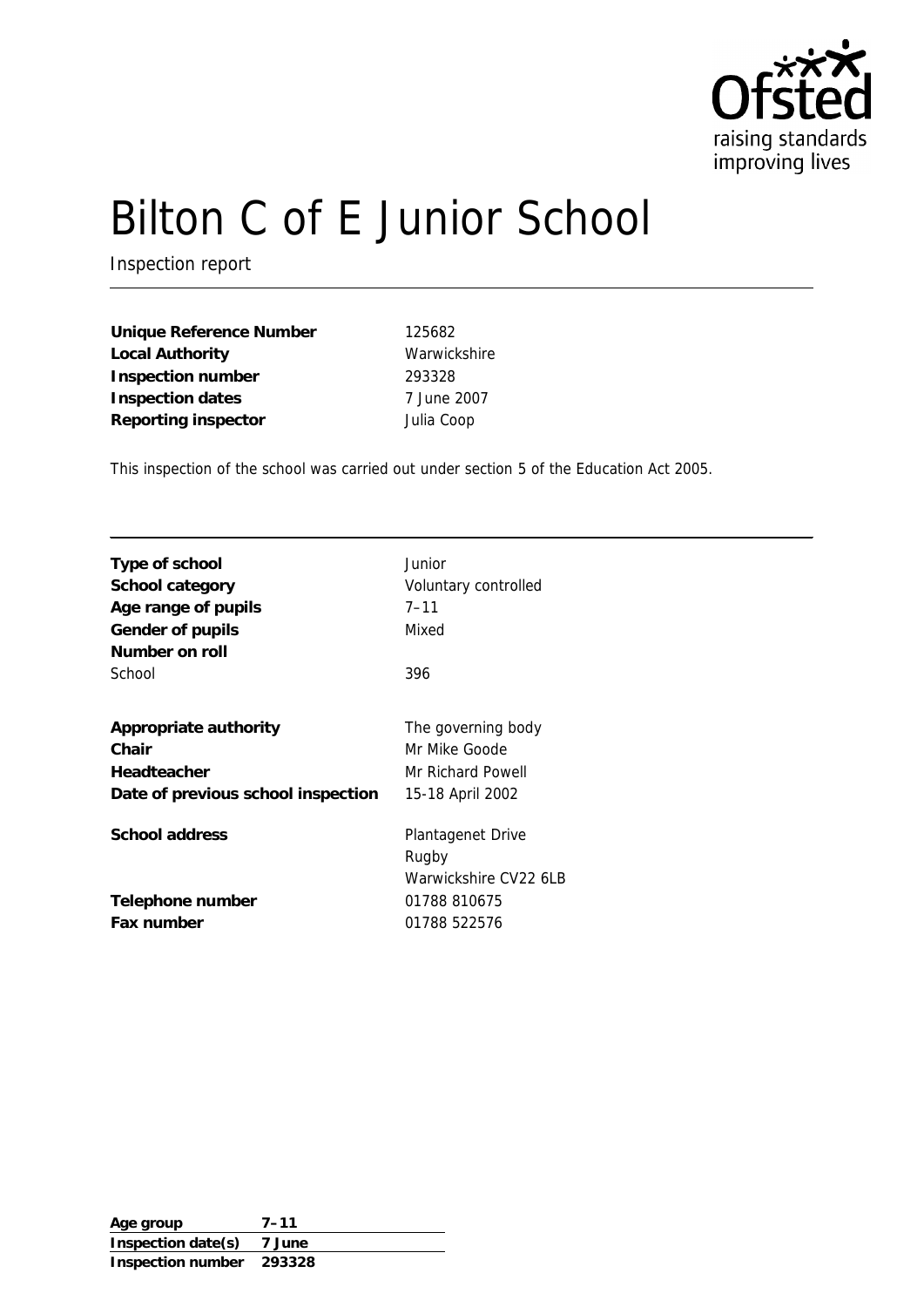© Crown copyright 2007

#### Website: www.ofsted.gov.uk

This document may be reproduced in whole or in part for non-commercial educational purposes, provided that the information quoted is reproduced without adaptation and the source and date of publication are stated.

Further copies of this report are obtainable from the school. Under the Education Act 2005, the school must provide a copy of this report free of charge to certain categories of people. A charge not exceeding the full cost of reproduction may be made for any other copies supplied.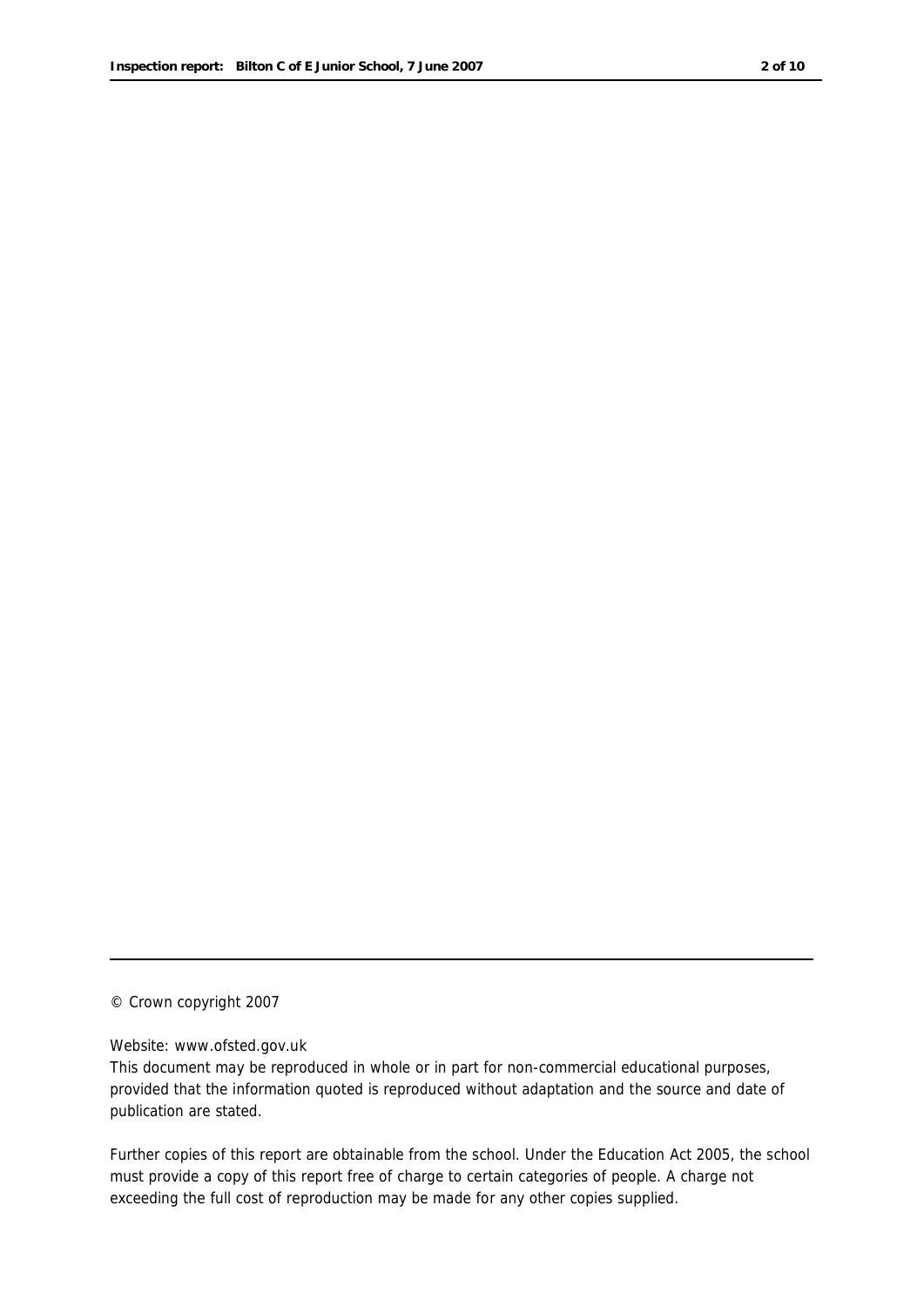## **Introduction**

The inspection was carried out by one Additional Inspector. The following issues were investigated: the pupils' achievement and their personal development and wellbeing, the quality of teaching and learning, care, guidance and support, and leadership and management. Evidence was gathered from observations of lessons and the pupils' work, discussions with them, the staff and the chair of governors, and a scrutiny of documents, including the school's self-evaluation form (SEF), national published assessment data, the school's own assessment records and parent questionnaires. Most classrooms were visited and the inspector, headteacher and deputy headteacher conducted joint observations of lessons. Other aspects of the school's work were not investigated in detail, but the inspector found no evidence to suggest that the school's own assessments, as given in its SEF, were not justified. These have been included where appropriate in this report.

## **Description of the school**

The school is larger than most junior schools and serves a socially mixed area to the south of Rugby. A significant proportion of pupils travel to the school from outside this area. Most pupils are of White British heritage. There are a small proportion of pupils from other ethnic backgrounds for whom their first language is other than English. Very few pupils are at an early stage of learning English. The proportions of pupils entitled to free school meals and those with learning difficulties or disabilities are below average, although in some year groups, the proportion of pupils with complex learning needs and disabilities is above average. A new headteacher took up his post in September 2006.

**Key for inspection grades**

| Grade 1 | Outstanding  |
|---------|--------------|
| Grade 2 | Good         |
| Grade 3 | Satisfactory |
| Grade 4 | Inadequate   |
|         |              |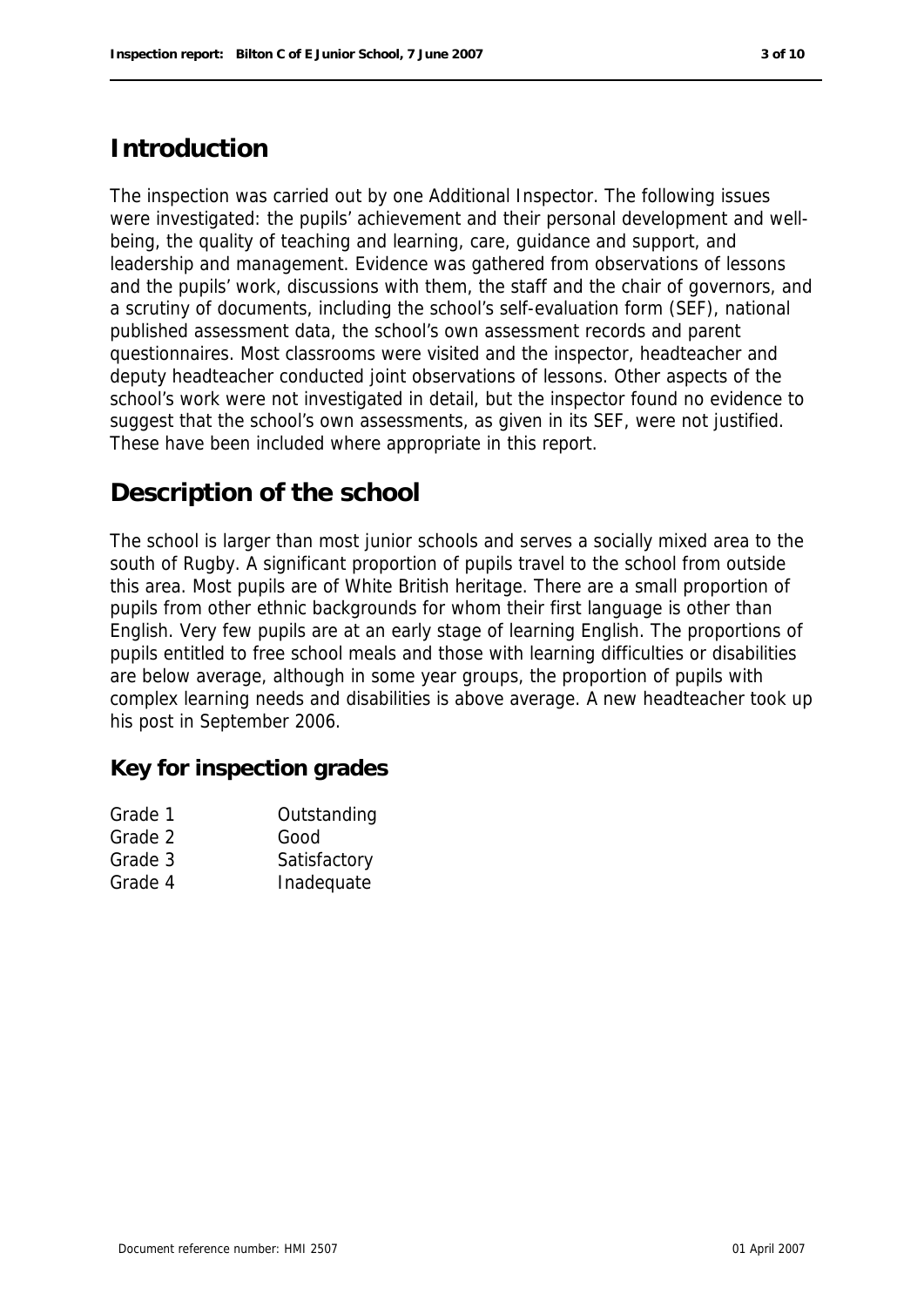# **Overall effectiveness of the school <b>Grade:** 2

Parents are right when they comment that this is a good school which is a 'helpful and friendly' place for children to learn. The school is a warm, very caring and supportive school community that values each individual pupil. Parents have positive views of the school and many say that it is changing for the better. Only a minority of parents expressed individual concerns. Discussions with the school show that most of these issues are already known and well in hand. For example, the involvement of parents in the life of the school is an aspect of the school's work which is developing well. The headteacher is introducing new initiatives, although the chair of governors agrees that the governors could be more visible to the parents. The inspection confirms that the school follows all safeguarding procedures, and that there is an early phone call if pupils are absent without prior knowledge. Occasional difficulties with behaviour are dealt with swiftly and pupils say that they are safe and 'know who to turn to if they are unhappy'.

An impressive feature of the school is the very caring way that pupils look out for each other and especially their friends with learning needs and disabilities and those from different cultural backgrounds. This is because they are actively encouraged to become compassionate individuals. The school's safe, nurturing environment enables vulnerable pupils, such as those with troubled lives or those new to learning English, to build confidence and make good progress. As a result, the school is a harmonious school community and the pupils' personal development and well-being and their spiritual, social, moral and cultural awareness are excellent. The pupils are mature, very thoughtful young people whose awareness of the world around them and understanding and appreciation of other faith groups is inspiring.

Pupils also have very many forums in which to make a considerable contribution to the school and the local community. Pupils relish the vast array of opportunities to take responsibility. Through the very effective school council and Eco committee, together with roles such as publicity and finance officer, school meteorologist, lunch monitors and play leaders, pupils learn about democracy in action and develop some very important skills that ensure they are very well prepared for life beyond Bilton.

Pupils have an excellent awareness of the environment and of the importance of recycling and fair trade, and actively seek to live healthy, sensible lifestyles. They thoroughly deserve their Eco Green Flag Award. They are very effective ambassadors for the school and are not afraid to express their opinions or canvass support from the media or other organisations. They are not thwarted by costs and raise an impressive amount of money to fund their CCTV bird box camera and water cooler and to help communities around the world.

Care, guidance and support are good. The excellent pastoral support and guidance pupils receive helps them make very good progress in developing their personal and social skills. In addition, through the provision of a good, much improved and interesting curriculum, the school successfully broadens pupils' horizons and learning experiences. As a result, pupils say that they 'like their teachers' and really enjoy learning, especially music and all the extra clubs and activities. The quality of their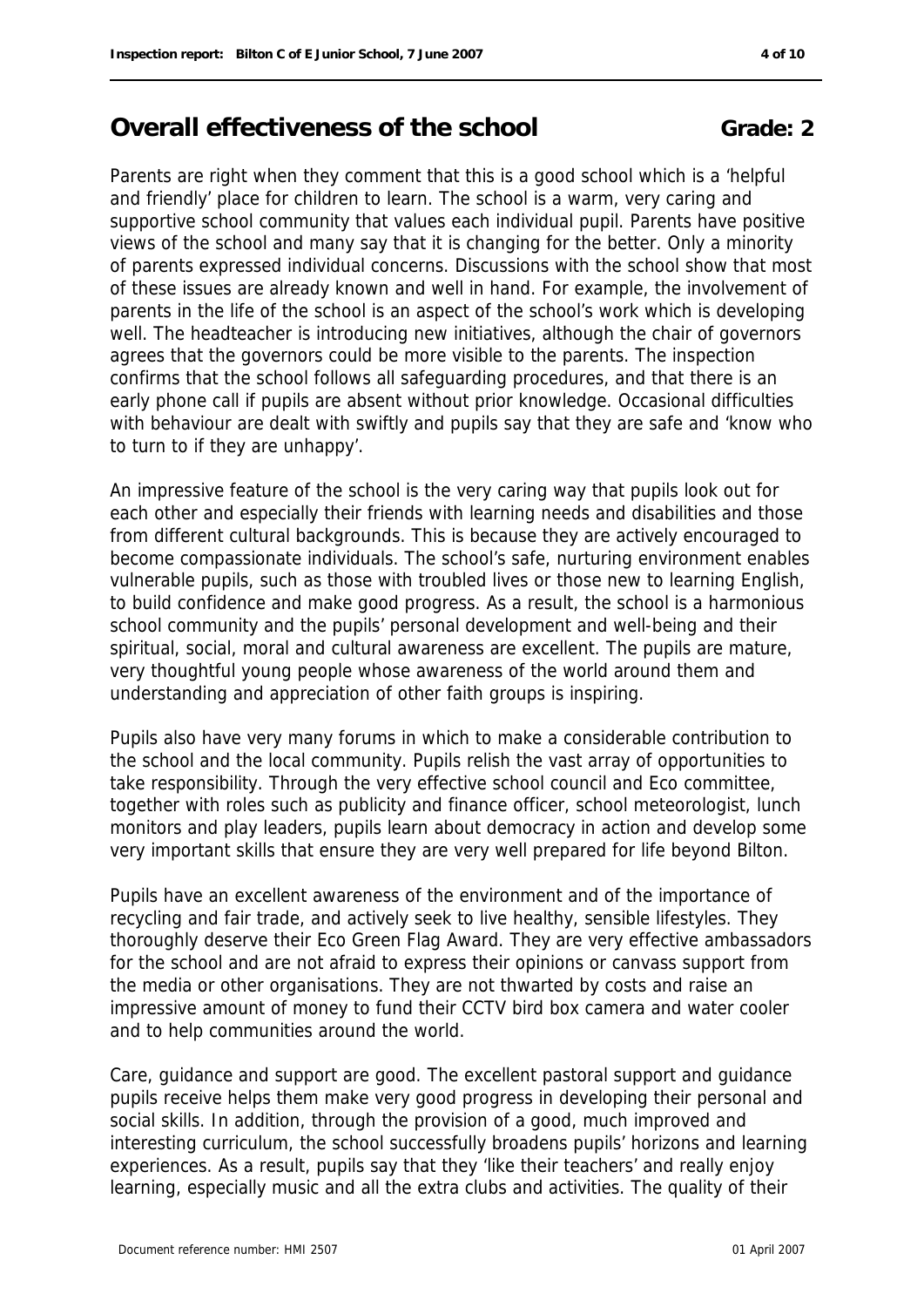art and singing is exceptional and the Steel Pan Band and orchestra are right to be proud of their achievements.

Academic guidance is not quite as strong. Pupils are aware in general terms of what they need to do to improve and say that teachers talk to them about their work. They have individual learning targets but the school knows these are not sharp enough. In addition, marking doesn't always show pupils how they can improve and rarely makes links to the pupils' targets. The school recognises that this is a missed opportunity to spur on learning further.

Nevertheless, standards are above average and overall all groups of pupils make good progress and achieve well. Boys don't do quite as well as girls in English but they say they are enjoying the new reading books, and one boy said that as a result he now 'reads more at home'. Lessons observed show that there is a good emphasis on promoting an interest in writing and this is beginning to help close the gap.

Progress is good in science, but progress in mathematics is not quite as strong and is satisfactory. Teachers have sensibly moved away from being too reliant on written exercises and have introduced a more practical approach to helping pupils develop their mathematical skills and understanding. However, this is not consistent. In addition, some less able pupils remain too reliant on additional support. The school recognises there is scope to broaden further the range of teaching approaches, particularly in mathematics, so as to better meet the learning needs of some pupils. Despite this, the main reason that pupils do well overall is because the quality of teaching is good. There are common strengths that are exemplified by very good relationships, good use of questions to challenge pupils' thinking and a good balance between class, group and individual work.

The new headteacher sets the tone for the happy, calm and very caring manner that filters through the school. Good leadership and management have established an effective team. The deputy headteacher provides astute and enthusiastic support and consequently much has been achieved in a short time. The school knows its good points but equally knows what it needs to do to improve further. It already has plans in hand to develop the monitoring role of middle managers. However, although the school development plan is targeted at the right areas, it lacks clarity; for example, actions planned are concerned more with processes and policy. They are not yet sharply focused on outcomes in terms of pupils' learning. This makes it difficult for the school to check more closely on how well it is doing.

In conclusion, the school has many strengths and staff are fully committed to making changes because of the good support they receive from the headteacher, deputy and governors. The school has already introduced many initiatives which have begun to improve English and science. There is a positive attitude around the school and a shared commitment to succeed. This shows that the school is well placed to build on this positive platform and has the capability to make further improvements.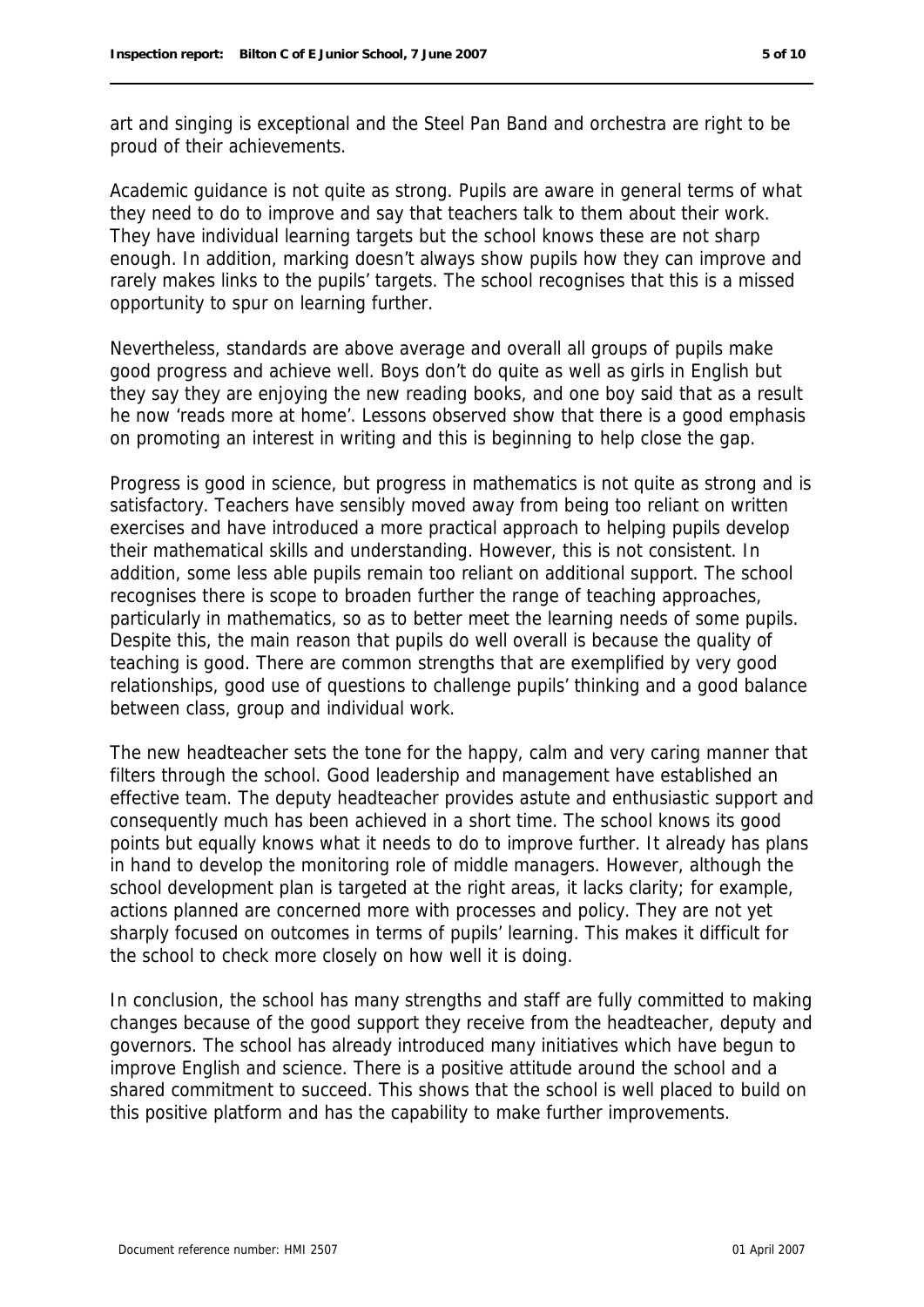## **What the school should do to improve further**

- Ensure that teachers use a wider variety of teaching approaches to accelerate learning, particularly in mathematics.
- Develop the monitoring role of middle managers and ensure that school improvement planning focuses more sharply on expected improvement in pupils' learning and shows how this will be evaluated.
- Provide pupils with more guidance about how they can improve their work.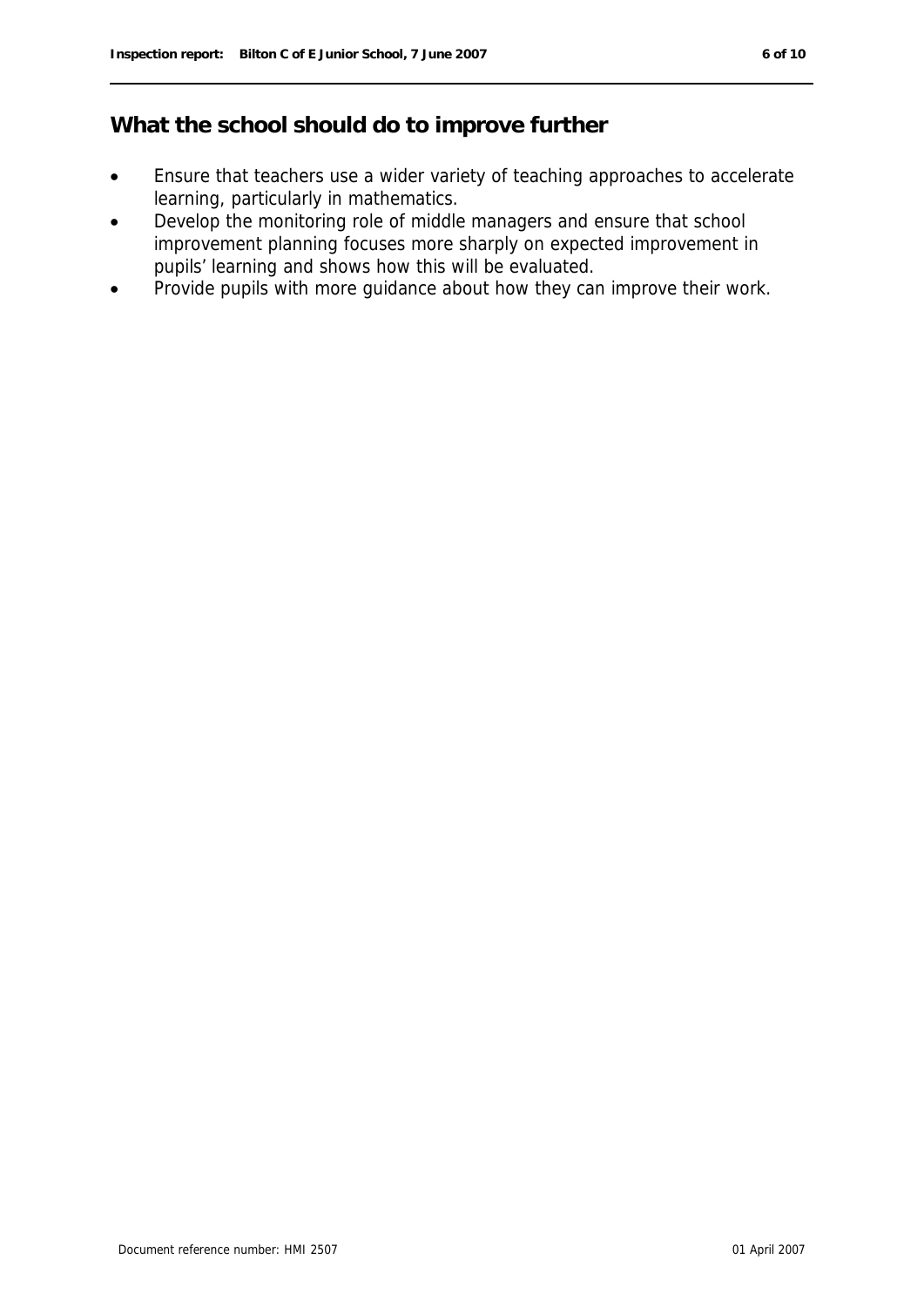### **School's response to the inspection**

The staff, governing body and pupils were pleased that the findings of the inspection team reflected the hard work and achievements of the school since our last inspection.

Although the focus was on the core areas, the inspection gave us the opportunity to reflect and celebrate achievements and standards of our rich and broad curriculum and we were pleased that this was reflected in the report.

As well as statistical evidence, our own self evaluation was used during the inspection and it was pleasing to note that the report reflected our own view of progress made in the school and areas we had identified for development.

The process enabled the school to celebrate the achievements of staff and pupils. We now feel empowered and enthused to move the school on to the next level – as always, aiming for excellence.

The school would like to thank the inspector for the professional way she undertook the inspection and for the useful dialogue held with senior management during the day.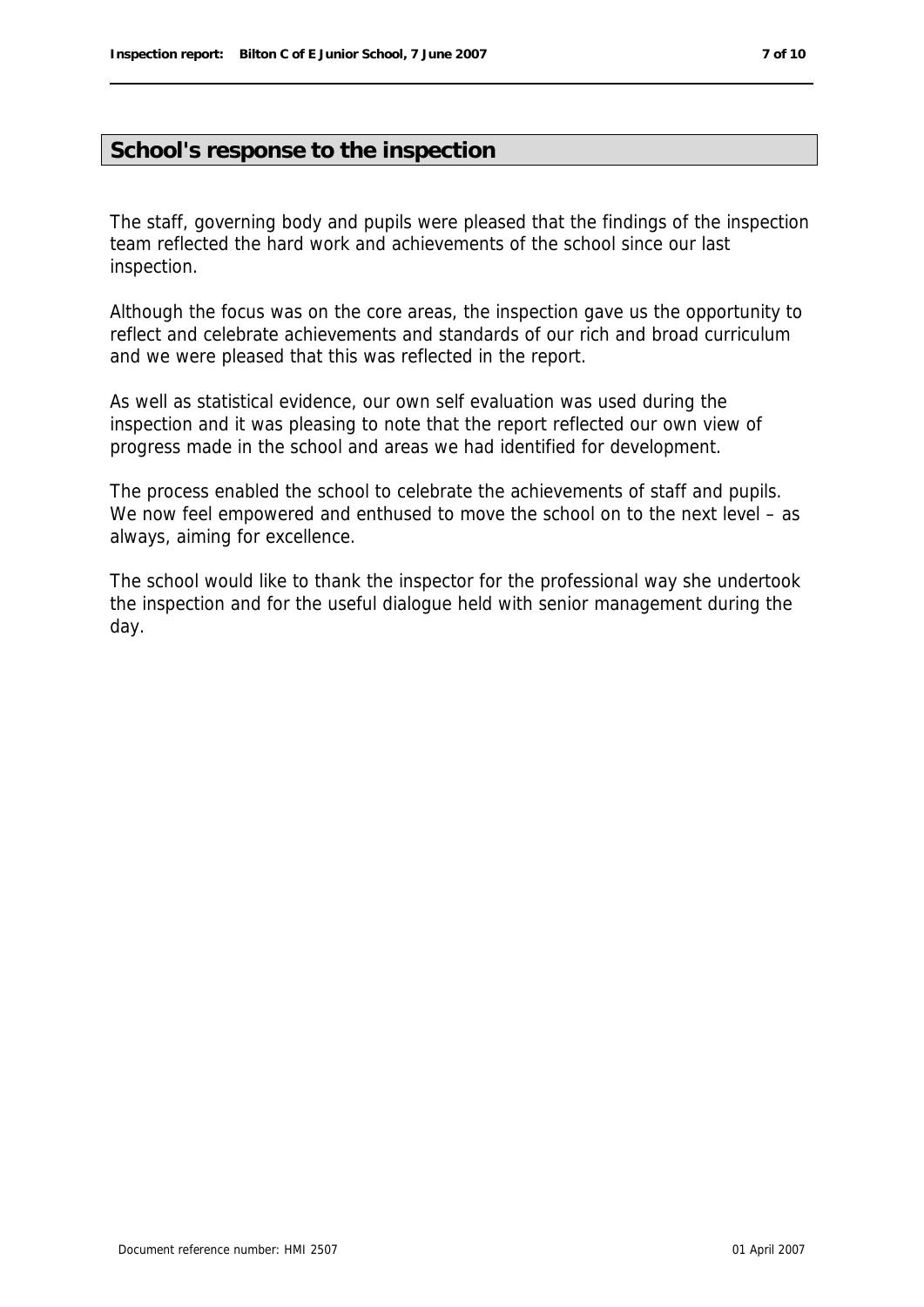**Any complaints about the inspection or the report should be made following the procedures set out in the guidance 'Complaining about inspections', which is available from Ofsted's website: www.ofsted.gov.uk.**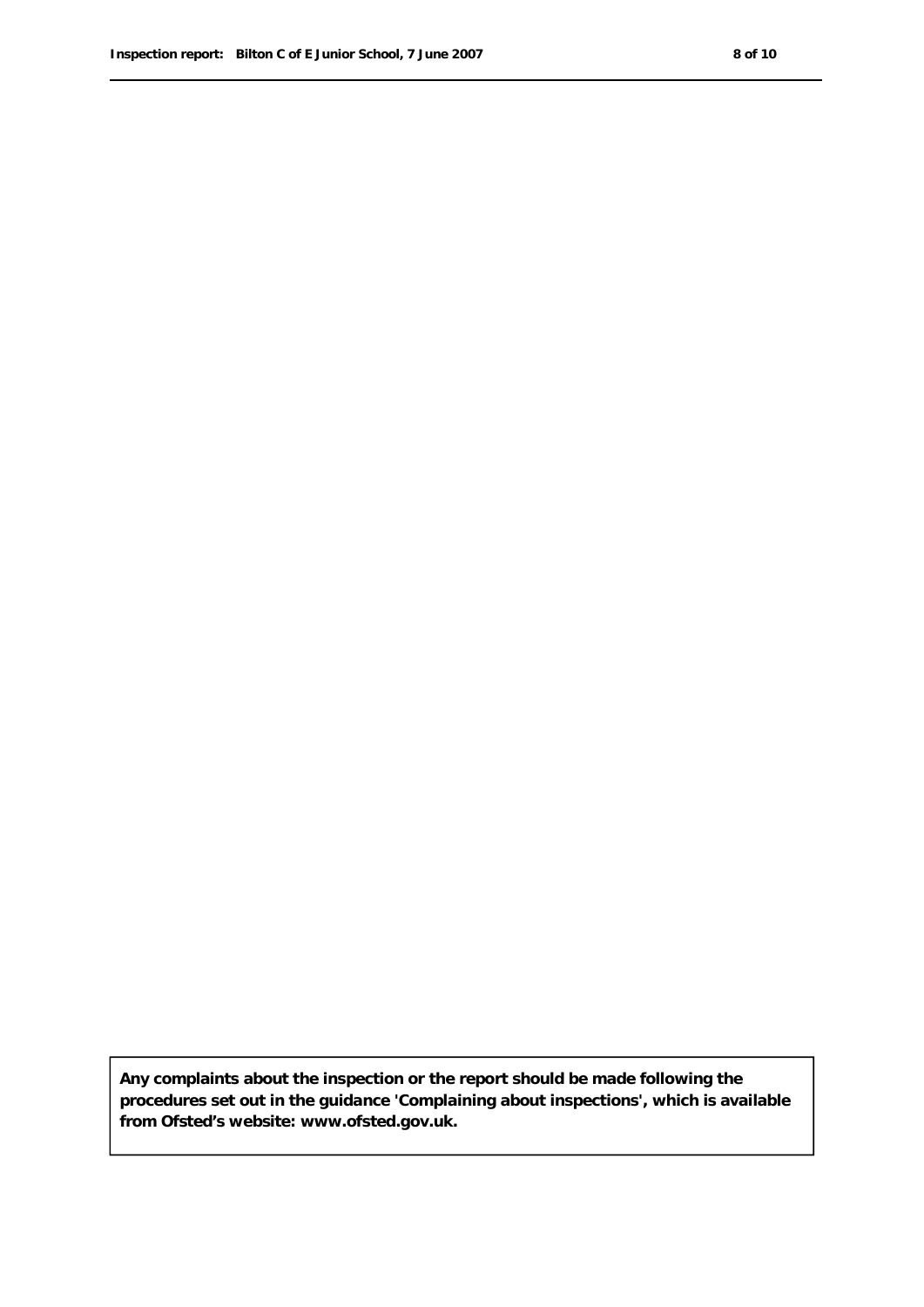#### **Annex A**

# **Inspection judgements**

| Key to judgements: grade 1 is outstanding, grade 2 good, grade 3 | School  |
|------------------------------------------------------------------|---------|
| satisfactory, and grade 4 inadequate.                            | Overall |

## **Overall effectiveness**

| How effective, efficient and inclusive is the provision of education,<br>integrated care and any extended services in meeting the needs of<br>learners? |  |
|---------------------------------------------------------------------------------------------------------------------------------------------------------|--|
| The quality and standards in the Foundation Stage                                                                                                       |  |
| The capacity to make any necessary improvements                                                                                                         |  |

## **Achievement and standards**

| How well do learners achieve?      |  |
|------------------------------------|--|
| The standards' reached by learners |  |

## **Personal development and well-being**

| How good is the overall personal development and well-being of the<br>learners? |  |
|---------------------------------------------------------------------------------|--|
| The extent of learners' spiritual, moral, social and cultural development       |  |
| How well learners enjoy their education                                         |  |
| The extent to which learners adopt safe practices                               |  |
| The extent to which learners adopt healthy lifestyles                           |  |
| The extent to which learners make a positive contribution to the community      |  |
| How well learners develop workplace and other skills that will contribute to    |  |
| their future economic well-being                                                |  |

# **The quality of provision**

| How effective are teaching and learning in meeting the full range of<br>learners' needs?              |  |
|-------------------------------------------------------------------------------------------------------|--|
| How well do the curriculum and other activities meet the range of<br>needs and interests of learners? |  |
| How well are learners cared for, guided and supported?                                                |  |

## **Leadership and management**

-

| How effective are leadership and management in raising<br>achievement and supporting all learners? | っ   |  |
|----------------------------------------------------------------------------------------------------|-----|--|
| Do procedures for safeguarding learners meet current government                                    |     |  |
| requirements?                                                                                      | Yes |  |
| Does this school require special measures?                                                         | No  |  |
| Does this school require a notice to improve?                                                      | No  |  |

<sup>&</sup>lt;sup>1</sup> Grade 1 - Exceptionally and consistently high; Grade 2 - Generally above average, with none significantly below average; Grade 3 - Broadly average to below average; Grade 4 - Exceptionally low.